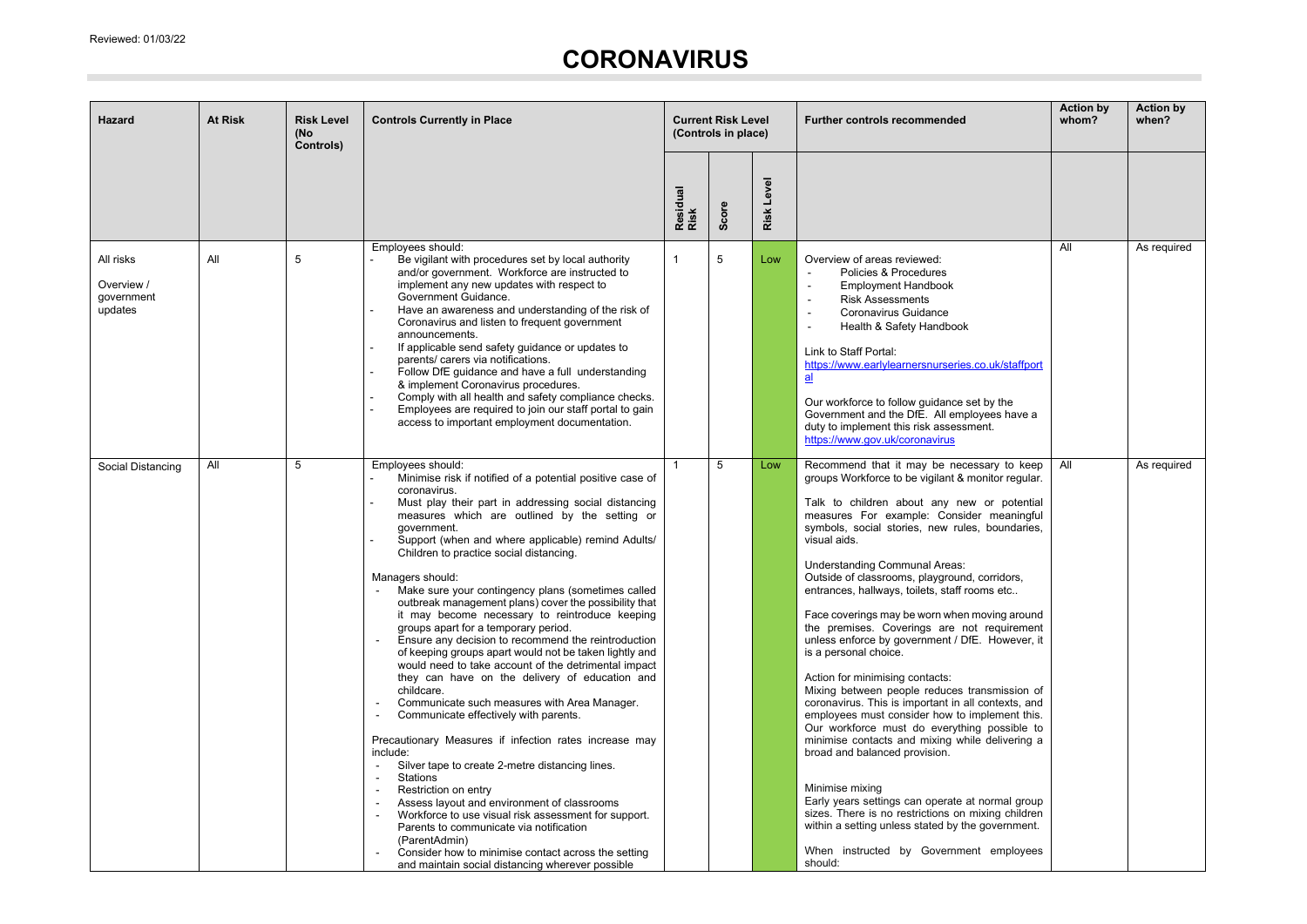|                                                                                                     |     |   | On arrival we advise standing at least 6 feet away<br>from the parent/guardian and child in front of you.<br>Wash hands prior to leaving your house.<br>Use hand sanitizer prior to entering the premises<br>grounds.<br>Parents not allowed in classrooms environment to<br>minimise infection/ cross contamination.                                                                                                                                                                                                                                                                                                                                                                                                                                                                                                                             |   |   |     | Consider how they can minimise mixing<br>within settings, for example using different<br>rooms for different age groups, keeping<br>those groups apart 'as much as possible'.<br>Minimising contact between groups can<br>$\overline{\phantom{a}}$<br>reduce the number of children and staff<br>required to self-isolate in the event of<br>children or staff testing positive for<br>coronavirus.                                                                                                                                                                                                                                                                                                                                                                                                                                                                                                                                                                                                                                                                                                                                                                                                       |     |             |
|-----------------------------------------------------------------------------------------------------|-----|---|---------------------------------------------------------------------------------------------------------------------------------------------------------------------------------------------------------------------------------------------------------------------------------------------------------------------------------------------------------------------------------------------------------------------------------------------------------------------------------------------------------------------------------------------------------------------------------------------------------------------------------------------------------------------------------------------------------------------------------------------------------------------------------------------------------------------------------------------------|---|---|-----|-----------------------------------------------------------------------------------------------------------------------------------------------------------------------------------------------------------------------------------------------------------------------------------------------------------------------------------------------------------------------------------------------------------------------------------------------------------------------------------------------------------------------------------------------------------------------------------------------------------------------------------------------------------------------------------------------------------------------------------------------------------------------------------------------------------------------------------------------------------------------------------------------------------------------------------------------------------------------------------------------------------------------------------------------------------------------------------------------------------------------------------------------------------------------------------------------------------|-----|-------------|
| Drop off/collection                                                                                 | All | 5 | Employees should:<br>Implement precautionary measures based on<br>$\blacksquare$<br>government raising the risk level.<br>Stagger opening times by opening settings fully (7am<br>-6pm). Refer to advice cards for session times.<br>Communicate parents via ParentAdmin.<br>Greet children outside (either the building or<br>classroom) as they arrive.<br>Advise parents not to enter the setting<br>Perform temperature checks on arrival.<br>Encourage the same parent or designated person<br>should drop off and pick up their child were possible.<br>Create hand hygiene stations will be set up at the<br>entrance of the facility, so that children can clean<br>their hands before they enter.<br>Report any concerns to line manager.                                                                                                | 1 | 5 | Low | Other potneial procedures may include:<br>Drop off & collection process must be<br>swift.<br>To limit direct contact with parents as<br>$\overline{\phantom{a}}$<br>much as possible<br>Parents are to place prams & car seats in<br>designated areas. Parents must ensure<br>any item is cleaned.<br>Prams and car seats are clean. These are<br>not allowed in the buidling.<br>Parents/ Carers advised to wear personal<br>protective equipment (PPE) / face<br>covering<br>Parents access to the business/ buidling<br>$\overline{\phantom{a}}$<br>is minimal.<br>If possible, older people ie. grandparents<br>or those with serious underlying medical<br>conditions should not pick up children,<br>because they are more at risk for severe<br>illness from Coronavirus.<br>Children must be supervised when using<br>hand sanitzer.<br><b>Emergency Action Plan</b><br>In emergecy cases whereby we have been<br>infomred to isolate multiple employees or children<br>we may need to close down a classroom at short<br>notice but only for a temporary period until<br>altervative measures can be planned and<br>arranged. We are sorry for any incvollence this<br>may cause to our parents. | All | As required |
| <b>Isolation periods</b><br>Potential of having<br>Coronavirus<br>Spreading<br>infections / viruses | All | 5 | Employees should:<br>Take action and seek guidance from line manager<br>and/ or government / NHS if they develop symptoms<br>of coronavirus.<br>Take a test and inform manager of result is known.<br>If negative no further action required.<br>If positive follow government advice.<br>How to stop coronavirus spreading:<br>There are things you can do to help reduce the risk of you<br>and anyone you live with getting ill with coronavirus.<br>These may include:<br>Being or seek to get vaccinated.<br>wash your hands with soap and water or use hand<br>sanitiser regularly throughout the day.<br>cover your mouth and nose with a tissue or your<br>sleeve (not your hands) when you cough or sneeze.<br>put used tissues in the bin immediately and wash<br>your hands afterwards<br>meet people outside and avoid crowded areas. |   | 5 | Low | Symptoms of coronavirus may be a new,<br>continuous cough, or a high temperature, or a<br>loss of, or change in, their normal sense of taste<br>or smell (anosmia).<br>Guidance:<br>https://www.nhs.uk/conditions/coronavirus-covid-<br><u>19/</u>                                                                                                                                                                                                                                                                                                                                                                                                                                                                                                                                                                                                                                                                                                                                                                                                                                                                                                                                                        | All | As required |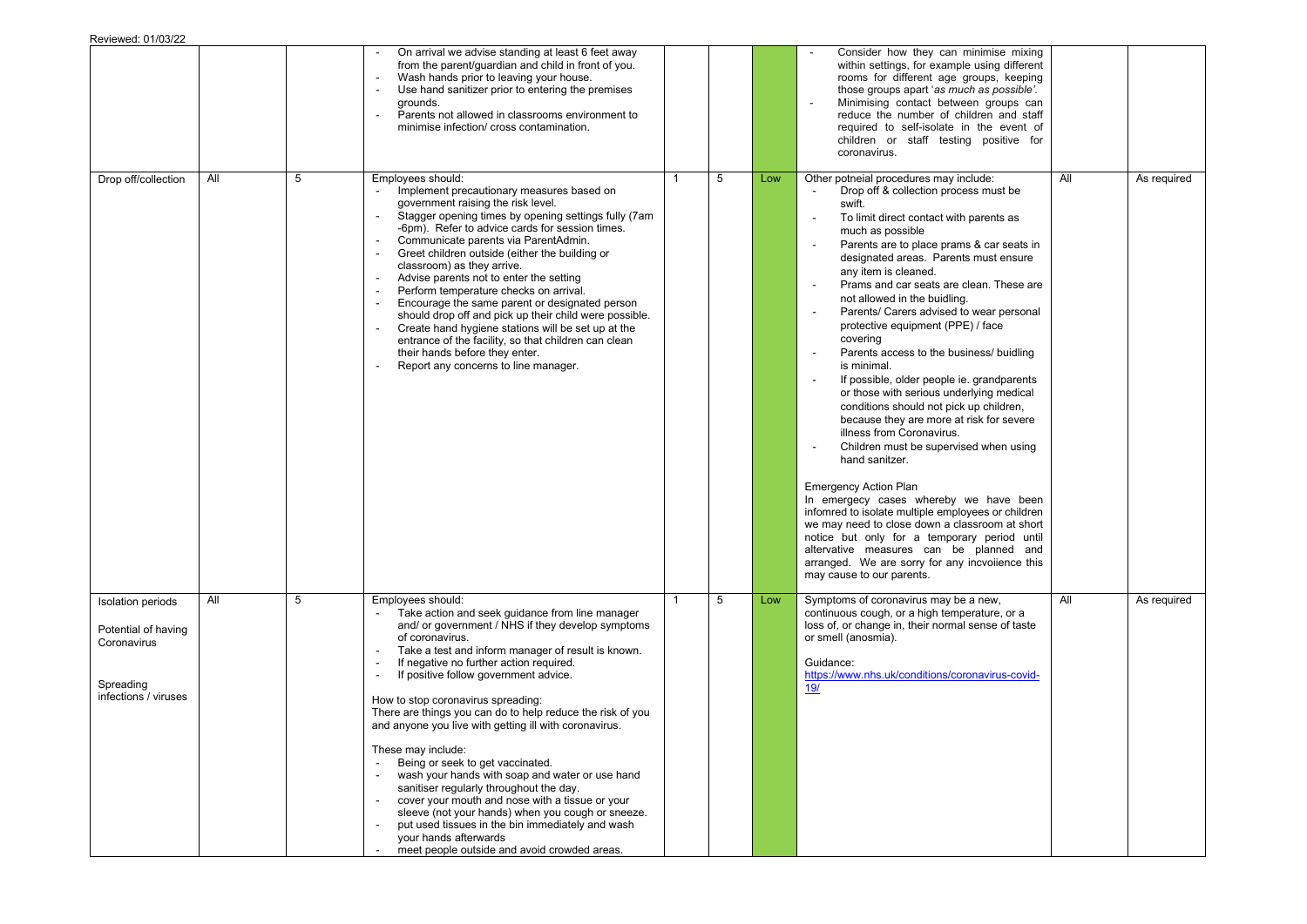|                                                                                                               |     |   | open doors and windows to let in fresh air if meeting<br>people inside.<br>wear a face covering if aged 11 and over when it's<br>hard to stay away from other people - particularly<br>indoors or in crowded places.<br>participate in LFD testing following government<br>quidelines.                                                                                                                                                                                                                                                                                                                                                                                                                                                                                                                                                                                                                                                                                                                                                                                                                                                                                                                                                                                                                                                                                                                                                                                                                                                                                                                                                                                                                                                                                                                                                                                                                                |              |   |     |                                                                                                                                                                                                                                                                                                                                                                                                                                                                                                                                                                                                                                                                                                                                                                                                                                                                                                                                                                                                                                                                                                                                                                                                                                                                                                                                                                          |     |             |
|---------------------------------------------------------------------------------------------------------------|-----|---|-----------------------------------------------------------------------------------------------------------------------------------------------------------------------------------------------------------------------------------------------------------------------------------------------------------------------------------------------------------------------------------------------------------------------------------------------------------------------------------------------------------------------------------------------------------------------------------------------------------------------------------------------------------------------------------------------------------------------------------------------------------------------------------------------------------------------------------------------------------------------------------------------------------------------------------------------------------------------------------------------------------------------------------------------------------------------------------------------------------------------------------------------------------------------------------------------------------------------------------------------------------------------------------------------------------------------------------------------------------------------------------------------------------------------------------------------------------------------------------------------------------------------------------------------------------------------------------------------------------------------------------------------------------------------------------------------------------------------------------------------------------------------------------------------------------------------------------------------------------------------------------------------------------------------|--------------|---|-----|--------------------------------------------------------------------------------------------------------------------------------------------------------------------------------------------------------------------------------------------------------------------------------------------------------------------------------------------------------------------------------------------------------------------------------------------------------------------------------------------------------------------------------------------------------------------------------------------------------------------------------------------------------------------------------------------------------------------------------------------------------------------------------------------------------------------------------------------------------------------------------------------------------------------------------------------------------------------------------------------------------------------------------------------------------------------------------------------------------------------------------------------------------------------------------------------------------------------------------------------------------------------------------------------------------------------------------------------------------------------------|-----|-------------|
| Sickness/illness<br>(Staff, children &<br>families, visitors)<br>Emergency<br>contact details /<br>procedures | All | 5 | Employees should:<br>Report their absence on Staff Admin.<br>Contact the setting verbally.<br>$\overline{\phantom{a}}$<br>Report to Manager.<br>$\blacksquare$<br>Follow absence quidance.<br>Communicate effective with setting.<br>Communicate effective with parents.<br>$\blacksquare$<br>Potentially send notifications to parents.<br>Advise parent to send notifications and report their<br>child as absent.<br>Advise them to call the setting.<br>Complete register correctly.<br>Perform headcounts.<br>Contact the parent if they have not may contact.<br>Advise to research and review government<br>recommendations or advice from the NHS.<br>Manager should:<br>Ask for advice from line Manager.<br>If concerned report to local borough council<br>safeguarding board / social care team.<br>Ensure correct staff requirements are in place.<br>$\blacksquare$<br>Review registers<br>Deloy staff in accordance with ratios.<br>Ask for support.<br>$\overline{\phantom{a}}$<br>Further measure may be used/ introduced:<br>Secreening staff and children upon arrival and<br>throughtout the day.<br>Please note:<br>Children and babies will still get illnesses that can make<br>them very unwell quickly. It's important to get medical help<br>if you need it.<br>Call 111 or your GP surgery if your child:<br>is under 3 months old and has a temperature of<br>$\bullet$<br>38C or higher, or you think they have a fever<br>is 3 to 6 months old and has a temperature of 39C<br>$\bullet$<br>or higher, or you think they have a fever<br>has other signs of illness, such as a rash, as well<br>$\bullet$<br>as a high temperature (fever)<br>has a high temperature that's lasted for 5 days or<br>$\bullet$<br>more<br>does not want to eat, or is not their usual self and<br>٠<br>you're worried<br>has a high temperature that does not come down<br>$\bullet$<br>with paracetamol | $\mathbf{1}$ | 5 | Low | If a parent insist on their child attending the<br>setting when sick, the setting can take the<br>decision to refuse your child if, in their<br>reasonable judgement, it is necessary to protect<br>other pupils and staff from possible infection with<br>Coronavirus. The decision would need to be fully<br>considered in light of all the circumstances and<br>current public health advice.<br>Advise the person to seek medical advice.<br>Parents/ guardians to play an active part in<br>supporting the settings guidance and<br>precautionary measures as outlined.<br>We may advise parents take their child's<br>temperature either before coming to the facility or<br>upon arrival at the facility.<br>Managers to monitor sickness and absences of<br>children and staff and if applicable report data to<br>local authority.<br>ParentAdmin (Nursery in a Box)<br>Parents must ensure they are regularly reviewing<br>and keeping their child's account up-to-date and<br>send our customer care team a notification in<br>writing to outline any important changes. These<br>may includes:<br>Address<br>Contact numbers<br>Email address<br>Password<br>Authorised people to collect<br>Parents / carers to download app to<br>communicate effectively and receive ongoing<br>information.<br>ParentAdmin link:<br>https://uk.parentadmin.com/login.php | All | As required |
| Handwashing<br>Provision<br>Personal Hygiene<br><b>Toileting/ Potty</b>                                       | All | 5 | Employees should:<br>Ensure frequent and thorough hand cleaning should<br>now be regular practice.<br>Continue to ensure that children clean their hands<br>regularly. This can be done with soap and water or<br>hand sanitiser.                                                                                                                                                                                                                                                                                                                                                                                                                                                                                                                                                                                                                                                                                                                                                                                                                                                                                                                                                                                                                                                                                                                                                                                                                                                                                                                                                                                                                                                                                                                                                                                                                                                                                     |              |   | Low | Other precautionary measure maybe<br>recommended:<br>Parents to wash clothes regularly<br>$\mathbb{Z}^2$<br>Following new Nappy Changing Procedure<br>displayed in nappy changing areas                                                                                                                                                                                                                                                                                                                                                                                                                                                                                                                                                                                                                                                                                                                                                                                                                                                                                                                                                                                                                                                                                                                                                                                  | All | As required |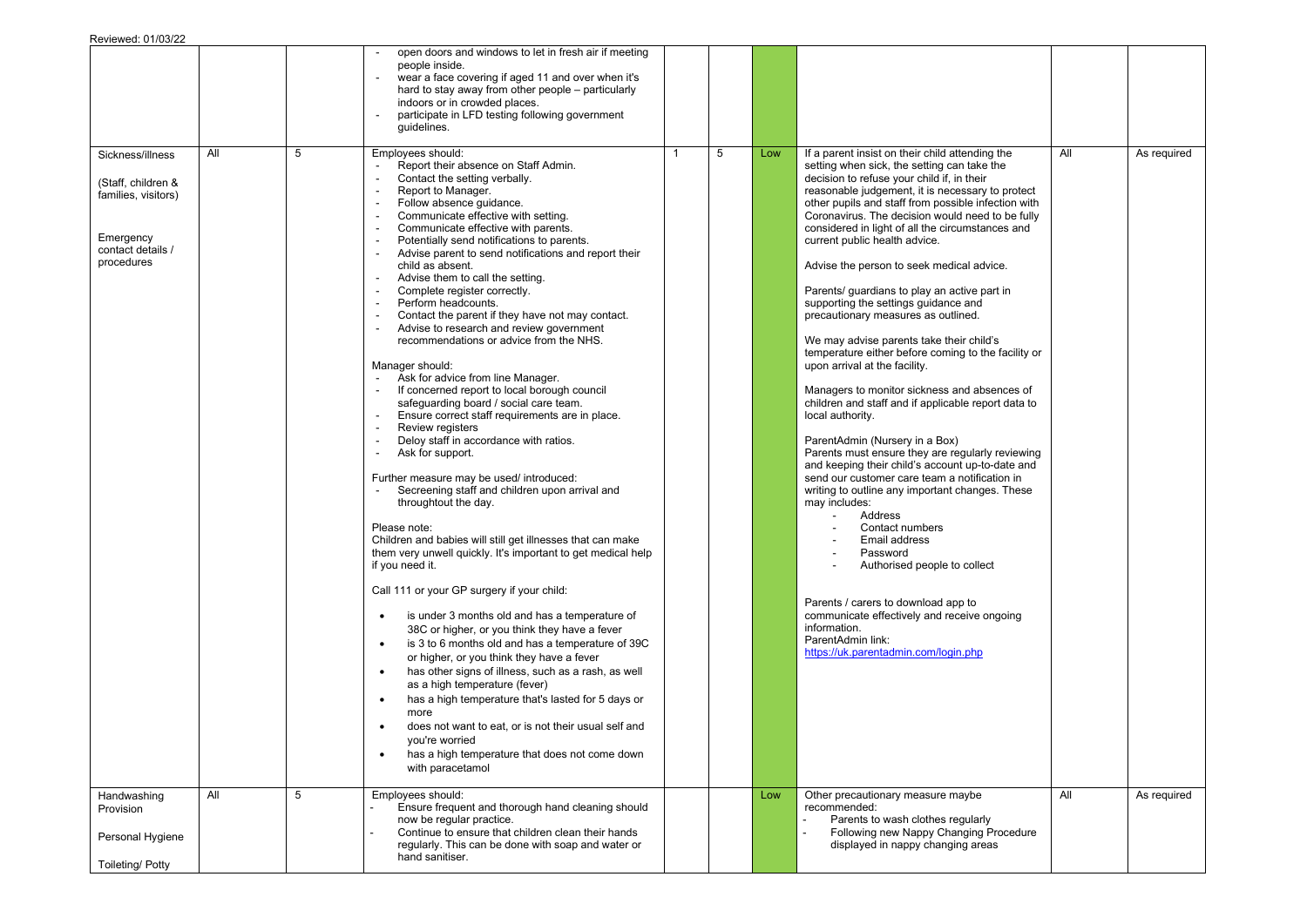| Nappy Changing<br>Tissues / Noses                                                                                                                                                                    |     |   | When implementing precautionary measures base on<br>government advice introduce:<br>Hand sanitiser stations & Strut Cards.<br>Talks to the children regarding: Hand washing<br>2-metre distancing lines<br>Signage displayed<br>×<br>Children always supervised<br>Hand Hygiene Guidelines and video to watch<br>×<br>Ensure everyone is advised to clean their<br>$\blacksquare$<br>hands thoroughly and more often than usual.<br>Ensure that children clean their hands regularly,<br>including:<br>when they arrive at the setting<br>when they return from breaks<br>when they change rooms<br>before and after eating<br>after using the bathroom<br>Empty bins regularly.<br>Blow children's noises when needed.<br>But tissues in bins.<br>Encourage fresh ventilation in classrooms, especially<br>around toilet changing areas.                                                                                                                                                                                                                                                                                                                                                                                                                                                                                                                                                                                                                                                             |    |   |     | Employees to be vigilant when following<br>nappy changing procedure. Waste to be<br>removed from premiss regularly.<br>Fresh ventilation is important<br>$\sim$<br>$\mathbb{L}$<br>Thorough cleaning and disinfecting areas is<br>at high importance.<br>Sundries to be cleaned prior to being<br>provided to the setting.<br>Watch the following video: 'How to wash your<br>hands - in 20 seconds'<br>https://www.bbc.co.uk/news/av/health-<br>51722269/coronovirus-hand-washing-and-other-<br>ways-to-protect-yourself<br>Children in washrooms to always be monitored.<br>Employees to be vigilant in supporting and<br>educating children about handwashing.<br>'catch it, bin it, kill it' approach<br>Ensure good respiratory hygiene for everyone by<br>promoting the 'catch it, bin it, kill it' approach.<br>The 'catch it, bin it, kill it' approach continues to<br>be very important. Make sure enough tissues and<br>bins are available to support children and staff to<br>follow this routine. As with hand cleaning, you<br>must ensure younger children and those with<br>complex needs are helped to get this right, and<br>all children understand that this is now part of<br>how the setting operates.                                                                                                                                                                           |     |             |
|------------------------------------------------------------------------------------------------------------------------------------------------------------------------------------------------------|-----|---|-------------------------------------------------------------------------------------------------------------------------------------------------------------------------------------------------------------------------------------------------------------------------------------------------------------------------------------------------------------------------------------------------------------------------------------------------------------------------------------------------------------------------------------------------------------------------------------------------------------------------------------------------------------------------------------------------------------------------------------------------------------------------------------------------------------------------------------------------------------------------------------------------------------------------------------------------------------------------------------------------------------------------------------------------------------------------------------------------------------------------------------------------------------------------------------------------------------------------------------------------------------------------------------------------------------------------------------------------------------------------------------------------------------------------------------------------------------------------------------------------------|----|---|-----|--------------------------------------------------------------------------------------------------------------------------------------------------------------------------------------------------------------------------------------------------------------------------------------------------------------------------------------------------------------------------------------------------------------------------------------------------------------------------------------------------------------------------------------------------------------------------------------------------------------------------------------------------------------------------------------------------------------------------------------------------------------------------------------------------------------------------------------------------------------------------------------------------------------------------------------------------------------------------------------------------------------------------------------------------------------------------------------------------------------------------------------------------------------------------------------------------------------------------------------------------------------------------------------------------------------------------------------------------------------------------------------------------------|-----|-------------|
| Cleaning of<br>equipment/<br>premises<br>Sharing of<br>resources when<br>virus is high<br>Sharing of<br>resources<br>Toys being<br>brought into the<br>setting by children<br>Personal<br>belongings | All | 5 | Employees should:<br>Understand that cleaning is a main role and<br>responsibility. It is a responsibility of everyone to<br>clean.<br>Practice good basic hygiene procedures such as<br>regular hand-washing (practitioners and children)<br>supervise young children to ensure they wash their<br>hands for 20 seconds more often than usual with soap<br>and water<br>clean and disinfect regularly touched objects and<br>surfaces more often than usual using your standard<br>cleaning products<br>waterproof dressing to cover on any existing wounds<br>or lesions<br>personal protective equipment (PPE) such as aprons<br>and gloves are used as necessary<br>clear procedures are in place for cleaning equipment<br>and wider environment<br>immediate cleaning of spillages of blood and other<br>bodily fluids<br>clear procedures on safe disposal of waste<br>infection control guidance and management<br>procedures in place which are clearly understood and<br>adhered to by employee any items that come into<br>contact with mouths such as cups, bottles and straws<br>should not be shared.<br>When advised to do so minimise rotating or swopping<br>resources and share toys with other groups of children<br>unless they are washed and sanitized and left for a<br>period of 72 hours.<br>Overemphasis the importance of keeping equipment<br>and resources in consistent bubbles.<br>Follow guidance on the use of children's bedding has<br>been provided to workforce. | -1 | 5 | Low | Advice on Malleable materials (messy play)<br>Our employees if and when advised to do so<br>should continue to risk assess activities that<br>involve malleable materials for messy play such<br>as sand, mud and water, as part of their regular<br>curriculum planning. However, we do now<br>encourage these to be implemented within<br>classroom daily routines outside.<br>In the eventuality that the risk level is greater<br>Managers should consider whether:<br>materials can be handled by a consistent<br>group of children and that no one else<br>outside this group can come into contact<br>with it<br>the malleable material for messy play (for<br>example sand, water or mud) can be used<br>and cleaned - including being replaced - in<br>accordance with the manufacturer's<br>instructions, where applicable. For example,<br>see managing risk in play provision:<br>implementation guide<br>To follow the system of controls and ensure<br>that:<br>$\blacksquare$<br>children wash their hands thoroughly<br>before and after messy play<br>frequently touched surfaces,<br>equipment, tools and resources for<br>messy play are thoroughly cleaned<br>and dried before they are used by a<br>different group<br>Cleaning Rota:<br>If applicable group/ bubble or classroom<br>becomes potentially contaminated employees<br>should complete a toy cleaning rota and keep a | All | As required |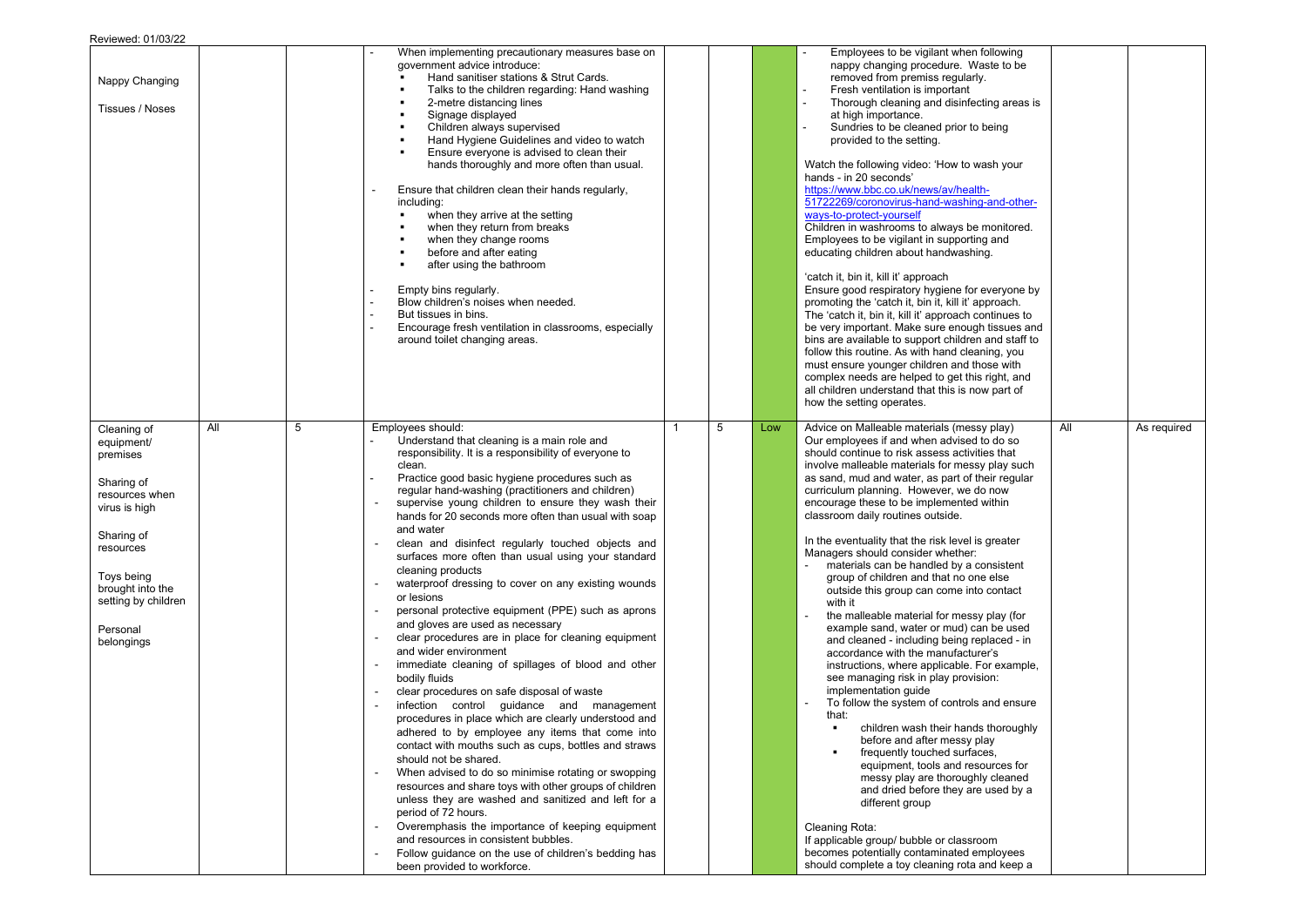|     |   | Ensure toys that cannot be cleaned and sanitized<br>should not be used and are stored away.                                                                                                                                                                                                                                                                                                                                                                                                                                                                                                                                                                                                                                                                                                                                                                                                                                                                                                                                             |                                                         |   |             | clear record to show which 'bubble' of children<br>have been using the toys. Resources should<br>always be cleaned regularly.<br>Belongings:<br>Employees must only bring the essential to work<br>and must avoid using non-essential areas within<br>the premises. No belongings should be left of<br>work surfaces.                                                                                                                                                                                                                                                                                                                                                                                                                                                                                                                                                                                                                                                                                                                                                                                                                                                                                                                                                                                                                                                                                                                                              |                                  |                        |
|-----|---|-----------------------------------------------------------------------------------------------------------------------------------------------------------------------------------------------------------------------------------------------------------------------------------------------------------------------------------------------------------------------------------------------------------------------------------------------------------------------------------------------------------------------------------------------------------------------------------------------------------------------------------------------------------------------------------------------------------------------------------------------------------------------------------------------------------------------------------------------------------------------------------------------------------------------------------------------------------------------------------------------------------------------------------------|---------------------------------------------------------|---|-------------|--------------------------------------------------------------------------------------------------------------------------------------------------------------------------------------------------------------------------------------------------------------------------------------------------------------------------------------------------------------------------------------------------------------------------------------------------------------------------------------------------------------------------------------------------------------------------------------------------------------------------------------------------------------------------------------------------------------------------------------------------------------------------------------------------------------------------------------------------------------------------------------------------------------------------------------------------------------------------------------------------------------------------------------------------------------------------------------------------------------------------------------------------------------------------------------------------------------------------------------------------------------------------------------------------------------------------------------------------------------------------------------------------------------------------------------------------------------------|----------------------------------|------------------------|
| All | 3 | Employees should:<br>Encourage parent and child groups and/or events<br>can continue to operate as normal and without<br>restrictions on attendance.<br>Follow the control measures in this guidance if<br>applicable, which will help towards mitigating the<br>risks of Coronavirus for all children and adults.<br>Ensure there are no limits on the number of people<br>who can attend outdoors.<br>Be vigilant with some activities, however, can<br>increase the risk of catching or passing on<br>Coronavirus. When this happens where people are<br>doing activities which generate more droplets as they<br>breathe heavily, such as singing, dancing, exercising<br>or raising their voices. The risk is greatest where<br>these factors overlap, for example in crowded indoor<br>spaces where people are raising their voices.<br>In situations where there is a higher risk of catching<br>or passing on Coronavirus, you should be particularly<br>careful to follow the guidance on keeping yourself<br>and others safe. |                                                         | 3 | Very<br>low | Further advice on Groups<br>Protective measures for parent and child groups<br>may be put into place:<br>Everyone should follow the advice in this guidance<br>to ensure that participants follow the system of<br>controls, which will help towards mitigating the<br>risks of Coronavirus for all children and adults in<br>setting.<br>Based on governamnt<br>the<br>recommendations It may be important for group<br>leaders to ensure:<br>Visually risk assessment is completed and<br>opening and closing checks are done prior to<br>groups and activities taking place.<br>social distancing is maintained between<br>adults who do not live together and who are<br>not in the same support bubble.<br>everyone maintains good hand hygiene all<br>should clean their hands regularly, including<br>as they arrive, between activities, and as<br>they leave adults wear face coverings where<br>social distancing between adults is not<br>possible.<br>(for example, when moving around in<br>corridors and in communal areas).<br>See system of controls for more information<br>on face coverings. (where permitted to be<br>held indoors) the areas used are well<br>ventilated with fresh air (see the section on<br>ventilation) Parents and carers currently not<br>allowed within the buildings for stay and play<br>events.<br>any rooms used by these groups are cleaned<br>after each use a record of all visitors to the<br>setting is kept. | All                              | As Required<br>Ongoing |
|     |   | Employees should:                                                                                                                                                                                                                                                                                                                                                                                                                                                                                                                                                                                                                                                                                                                                                                                                                                                                                                                                                                                                                       |                                                         |   |             |                                                                                                                                                                                                                                                                                                                                                                                                                                                                                                                                                                                                                                                                                                                                                                                                                                                                                                                                                                                                                                                                                                                                                                                                                                                                                                                                                                                                                                                                    | All                              | As requires            |
|     |   | setting are necessary.<br>Book time and record on diaries.<br>Encourage and/or potentially avoid visitors entering<br>your premises, wherever possible.<br>Ensure visitors follow the system of controls in place set<br>by the government. Which may include but not subject<br>to: maintain social distancing, and wear face coverings<br>where needed.<br>Record all visitors attendance. (sign in and out)<br>For new admissions, settings should consider the time<br>they complete the tour for prospective parents and<br>carers.<br>Consider limiting times spent in classrooms or around<br>children.<br>Ensure that parents and carers/visitors are aware of                                                                                                                                                                                                                                                                                                                                                                  |                                                         |   |             | Specialists, therapists, clinicians and other<br>support staff for children with Special Educational<br>Needs and Disabilities (SEND) should provide<br>interventions as usual. They, as well as other<br>professionals or other temporary staff, can move<br>between settings. If required, they should ensure<br>they minimise contact and maintain as much<br>distance as possible from other staff. Such<br>specialists should be advised on the use of PPE.<br>Early years settings should consider how to<br>manage other visitors to the site, such as<br>contractors, catering staff and deliveries, as well<br>as cleaning staff on site who may be working<br>throughout the setting and across different<br>groups. This will require close cooperation<br>between early years settings and the other                                                                                                                                                                                                                                                                                                                                                                                                                                                                                                                                                                                                                                                   |                                  | Ongoing                |
|     |   |                                                                                                                                                                                                                                                                                                                                                                                                                                                                                                                                                                                                                                                                                                                                                                                                                                                                                                                                                                                                                                         | Be aware that there are be occasions when visits to the |   |             |                                                                                                                                                                                                                                                                                                                                                                                                                                                                                                                                                                                                                                                                                                                                                                                                                                                                                                                                                                                                                                                                                                                                                                                                                                                                                                                                                                                                                                                                    | External professionals guidance: |                        |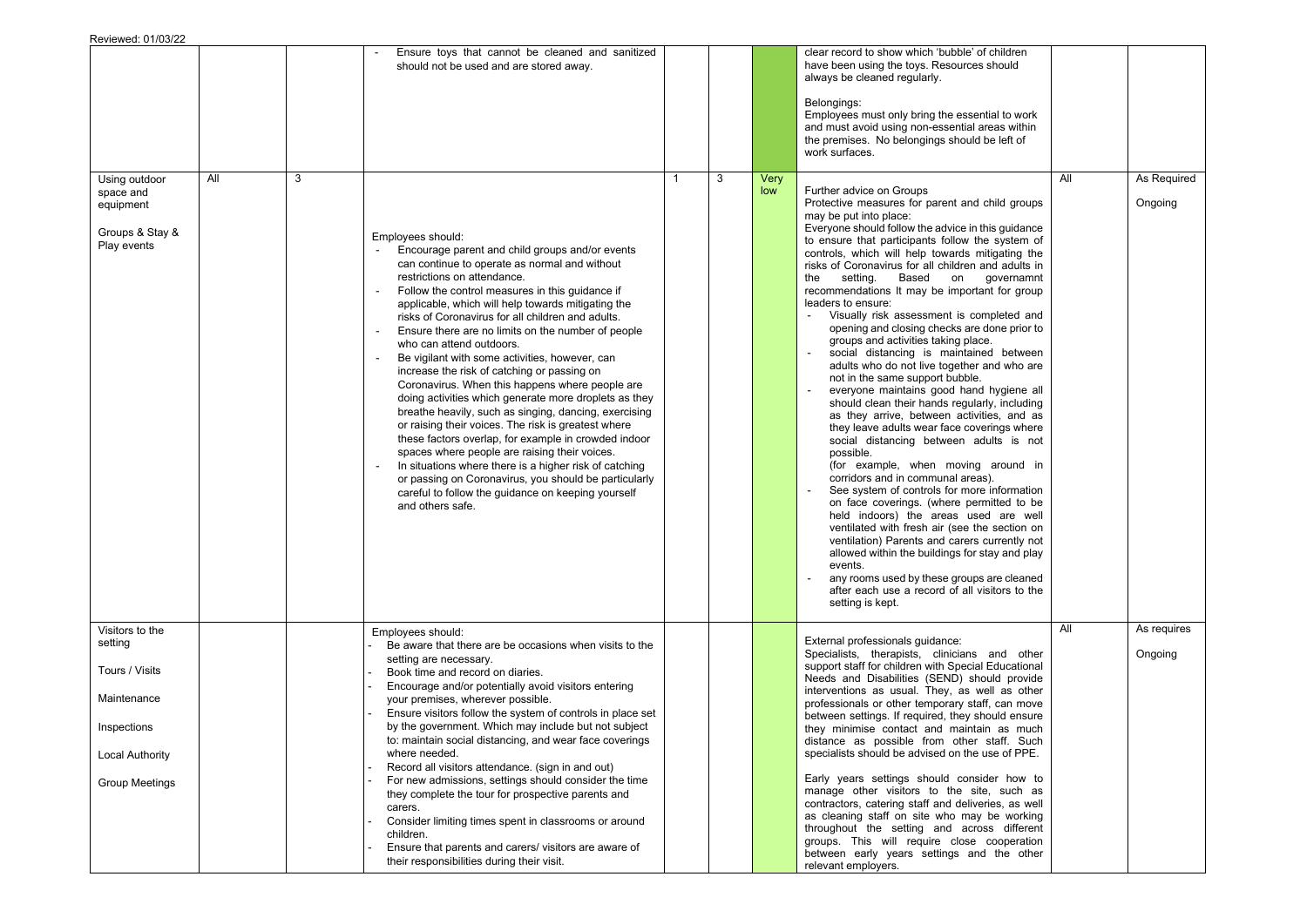|                                                    |     |   | Potentially maintain social distancing from working<br>colleagues, other visitors, and children other than those<br>in their care (including those with additional needs)                                                                                                                                                                                                                                                                                                                                                                                                                                                                                                                                                                                                                                                                                                                                                                                                                                                                                   |              |   |             |                                                                                                                                                                                                                                                                                                                                                                                                                                                                                                                                                                                                                                                                                                                                                                                                                                                                                                                                                                                                                                                                                                                                                                                                                                                                                                                                                                                        |             |                        |
|----------------------------------------------------|-----|---|-------------------------------------------------------------------------------------------------------------------------------------------------------------------------------------------------------------------------------------------------------------------------------------------------------------------------------------------------------------------------------------------------------------------------------------------------------------------------------------------------------------------------------------------------------------------------------------------------------------------------------------------------------------------------------------------------------------------------------------------------------------------------------------------------------------------------------------------------------------------------------------------------------------------------------------------------------------------------------------------------------------------------------------------------------------|--------------|---|-------------|----------------------------------------------------------------------------------------------------------------------------------------------------------------------------------------------------------------------------------------------------------------------------------------------------------------------------------------------------------------------------------------------------------------------------------------------------------------------------------------------------------------------------------------------------------------------------------------------------------------------------------------------------------------------------------------------------------------------------------------------------------------------------------------------------------------------------------------------------------------------------------------------------------------------------------------------------------------------------------------------------------------------------------------------------------------------------------------------------------------------------------------------------------------------------------------------------------------------------------------------------------------------------------------------------------------------------------------------------------------------------------------|-------------|------------------------|
| <b>PPE</b><br><b>Face Coverings</b>                | All | 3 | Employees should: (when necessary)<br>- When necessary and advised put measures in place to<br>access or use PPE.<br>- Use P.P.E regularly provided by setting<br>- Wear own face covering(s).<br>Monitor stock in classrooms & advise in advance when<br>stocks are running low.<br>- To be forced to use / wear a face covering within our<br>setting unless it is enforced as a recommendation or<br>requirement by the government (DfE/NHS).<br>Ensure fabric face coverings should be washed<br>regularly.<br>Ensure face covering should cover the nose and mouth.<br>Not need to wear face coverings outdoors. All<br>employers, including early years settings, have a duty<br>to comply with the Equality Act 2010, which includes<br>making reasonable adjustments for disabled staff.<br>Contact line manager for support.<br>Communicate effectively.<br>Use own initiative.<br>Use Aprons and gloves and follow guidance.<br>Refer to policy and procedures.<br>Store all PPE products away correctly and safely. Out<br>of reach of children. | $\mathbf{1}$ | 3 | Very<br>Low | Face coverings<br>Face coverings help protect the wearer and<br>others against the spread of infection because<br>they cover the nose and mouth, which are the<br>main confirmed sources of transmission of<br>Coronavirus.<br>In the evet of multiple cases in early years<br>settings, when advised, employees should wear<br>face coverings when moving around the<br>premises, outside of classrooms, such as in<br>corridors and communal areas.<br>Circumstances where people are not able to wear<br>face coverings:<br>There are some circumstances where people may<br>not be able to wear a face covering.<br>Please be mindful and respectful of such<br>circumstances. Some people are less able to wear<br>face coverings, and the reasons for this may not<br>be visible to others.<br>In relation to education and childcare settings, this<br>includes (but is not limited to):<br>children under the age of 11<br>people who cannot put on, wear or remove<br>a face covering because of a physical or<br>mental illness or impairment, or disability<br>people for whom putting on, wearing or<br>$\bullet$<br>removing a face covering will cause<br>severe distress<br>$\bullet$<br>people speaking to or providing assistance<br>$\blacksquare$<br>to someone who relies on lip reading,<br>clear sound or facial expressions to<br>$\blacksquare$<br>communicate | All         | As required<br>Ongoing |
| Supply of food<br>Handling food(s)<br>Food hygiene | All | 3 | Employees should:<br>- Continue to follow risk assessment for Kitchen and<br>Prep Areas.<br>- Implement precautionary measures<br>Food / sundries will be supplied by our normal food<br>supplier.<br>Implement social distancing with supplier if required.<br>- Don't allow supplier to enter setting. Food / sundries<br>will be delivered directly to the kitchen door following<br>Social Distancing Guidelines.<br>Deliveries to be swift<br>- Visitors not to enter setting<br>Products to be cleaned if necessary<br>Food / supplies to be stored correctly.<br>are not to enter the kitchen.<br>Minimize contact with a chef wherever possible if risk is<br>high.<br>- Follow safer food better business guidance.<br>- Follow policy and procedures.                                                                                                                                                                                                                                                                                             |              | 3 | Very<br>Low | In Early Years settings, where free meals do not<br>apply, you may charge for meals in line with<br>national entitlements guidance. You should<br>consider the impact of charges on disadvantaged<br>families.<br>Recommendation's coronavirus and food:<br>It is very unlikely that Coronavirus is transmitted<br>through food or food packaging, as a matter of<br>good hygiene practice everyone should wash<br>their hands frequently with soap and water for at<br>least 20 seconds. This should be done routinely,<br>including:<br>before and after handling food<br>$\blacksquare$<br>before handling clean cutlery, dishes,<br>$\blacksquare$<br>glasses, or other items to be used by the<br>customer<br>after handling dirty or used items, such as<br>$\blacksquare$<br>collecting used dishes from customer<br>tables<br>after handling money<br>$\blacksquare$                                                                                                                                                                                                                                                                                                                                                                                                                                                                                                           | All<br>Chef | Ongoing<br>As required |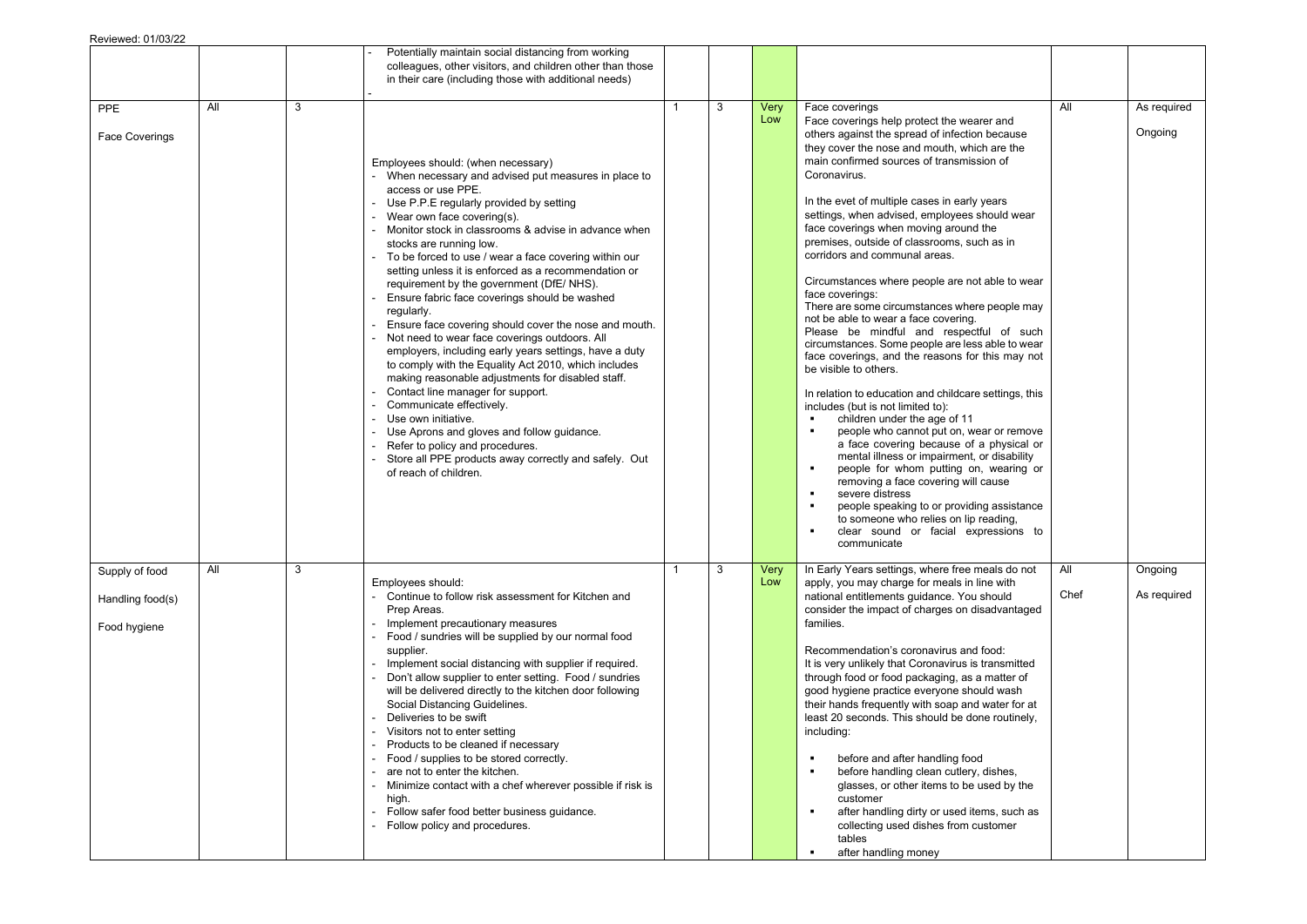|                                                        |     |   |                                                                                                                                                                                                                                                                                                                                                                                                                                                                                                                                                                                                                                                                                                                                                                                                                                                                                                                                                                                                                                                                                                                                                                                                                                                                                                                                                                                                                                                                                                                                                                                      |              |   |             | after touching high-contact surfaces, such<br>$\mathbf{r}$<br>as door handles<br>when moving between different areas of<br>$\blacksquare$<br>the workplace<br>after being in a public place<br>$\blacksquare$<br>after blowing your nose, coughing or<br>$\blacksquare$<br>sneezing. Coughs and sneezes should be<br>caught in a tissue or the crook of your<br>elbow<br>Any food packaging should be handled in<br>$\blacksquare$<br>line with usual food safety practices and<br>staff should continue to follow existing risk<br>assessments and safe systems of<br>working.                                                                                                                                                                                                                                                                                                                                                                                                                                                                                                                                                                                                                                                                                                                                                                                                |     |         |
|--------------------------------------------------------|-----|---|--------------------------------------------------------------------------------------------------------------------------------------------------------------------------------------------------------------------------------------------------------------------------------------------------------------------------------------------------------------------------------------------------------------------------------------------------------------------------------------------------------------------------------------------------------------------------------------------------------------------------------------------------------------------------------------------------------------------------------------------------------------------------------------------------------------------------------------------------------------------------------------------------------------------------------------------------------------------------------------------------------------------------------------------------------------------------------------------------------------------------------------------------------------------------------------------------------------------------------------------------------------------------------------------------------------------------------------------------------------------------------------------------------------------------------------------------------------------------------------------------------------------------------------------------------------------------------------|--------------|---|-------------|--------------------------------------------------------------------------------------------------------------------------------------------------------------------------------------------------------------------------------------------------------------------------------------------------------------------------------------------------------------------------------------------------------------------------------------------------------------------------------------------------------------------------------------------------------------------------------------------------------------------------------------------------------------------------------------------------------------------------------------------------------------------------------------------------------------------------------------------------------------------------------------------------------------------------------------------------------------------------------------------------------------------------------------------------------------------------------------------------------------------------------------------------------------------------------------------------------------------------------------------------------------------------------------------------------------------------------------------------------------------------------|-----|---------|
| Transport<br>(Drop-off &<br>Collection of<br>children) | All | 5 | Employees should:<br>Review registers and children who need to be<br>collected.<br>Not encourage any parents and/or carers to remain in<br>the setting for a pro-long period of time wherever<br>possible.<br>Encourage handovers to be swift and quick.<br>Unless government advises differently, no longer<br>need to keep children in consistent groups.<br>To help you review your groups, you should also<br>keep up-to-date records of the children attending<br>your setting ensuring that everyone is fully registered.<br>In the event the risk level is greater:<br>Wherever possible we try to minimise children should<br>sharing vehicles with anyone outside their school<br>(potential bubble). There must be a qualified first Aider<br>on site at all times.<br>Parents and carers to wait at the entrance of the<br>building or classrooms. Where it is not possible to<br>group children in the same bubbles as they are in<br>during the school day, you should seek to keep<br>children in consistent groups, as far as possible, and<br>frequently review these groups to minimise the amount<br>of 'mixing' (that is, the number of different people each<br>child comes into contact with).<br>Potentially implement checking children's temperate<br>unless the child is sick and will need to be sent home<br>following our normal procedure.<br>Face coverings for children age below 11 years old are<br>not required.<br>If school club temporarily close our school club<br>services will also close and the use of company<br>vehicles is prohibited. | $\mathbf{1}$ | 5 | Low         | Methods of transport should be regularly<br>cleaned. Precautions may be introduced / in<br>place to social distancing within vehicles.<br>Example:<br>Travel at quieter times<br>$\overline{\phantom{a}}$<br>Plan and think of potential solutions (cycle<br>/ walk).<br>In the event infection rates increase:<br>Practitioners should think about creating areas<br>and utilising furniture to split classrooms.<br>If you are operating provision for multiple small<br>groups of children within the same classrooms<br>throughout the day, you should allow sufficient<br>changeover time between different groups to<br>allow for cleaning to take place and to prevent<br>children and parents or carers waiting in large<br>groups.<br>As far as it is possible, providers should also<br>ensure that where they have multiple groups of<br>children in their setting, that these groups are not<br>mixing within the setting itself.<br>Designated drivers should implement the<br>following:<br>• Vehicle to be cleaned after each drop off and<br>collection (seats/ handles ect)<br>• Vehicles to have antibacterial handwash and<br>for children to use prior to entering the<br>vehicle.<br>• Face coverings to be worn by employees in<br>vehicles.<br>• Strictly no eating or drinking in vehicles.<br>Designated staff to remain as consistent as<br>possible | All | Ongoing |
| <b>EYFS</b><br><b>DBS Checks</b>                       | All | 2 | Employees should:<br>Continue to follow the early years foundation stage<br>(EYFS) statutory framework which sets the standards<br>that schools and childcare settings must meet for the<br>learning, development and care of children from birth<br>to 5 years old.<br>Should if announced any potential temporary<br>disapplication's to certain EYFS requirements.                                                                                                                                                                                                                                                                                                                                                                                                                                                                                                                                                                                                                                                                                                                                                                                                                                                                                                                                                                                                                                                                                                                                                                                                                | $\mathbf 1$  | 2 | Very<br>Low | Follow recommendations from the DfE and<br>Ofsted.<br>See our website for guidance:<br>https://www.earlylearnersnurseries.co.uk/quality-<br>of-education                                                                                                                                                                                                                                                                                                                                                                                                                                                                                                                                                                                                                                                                                                                                                                                                                                                                                                                                                                                                                                                                                                                                                                                                                       | All | Ongoing |